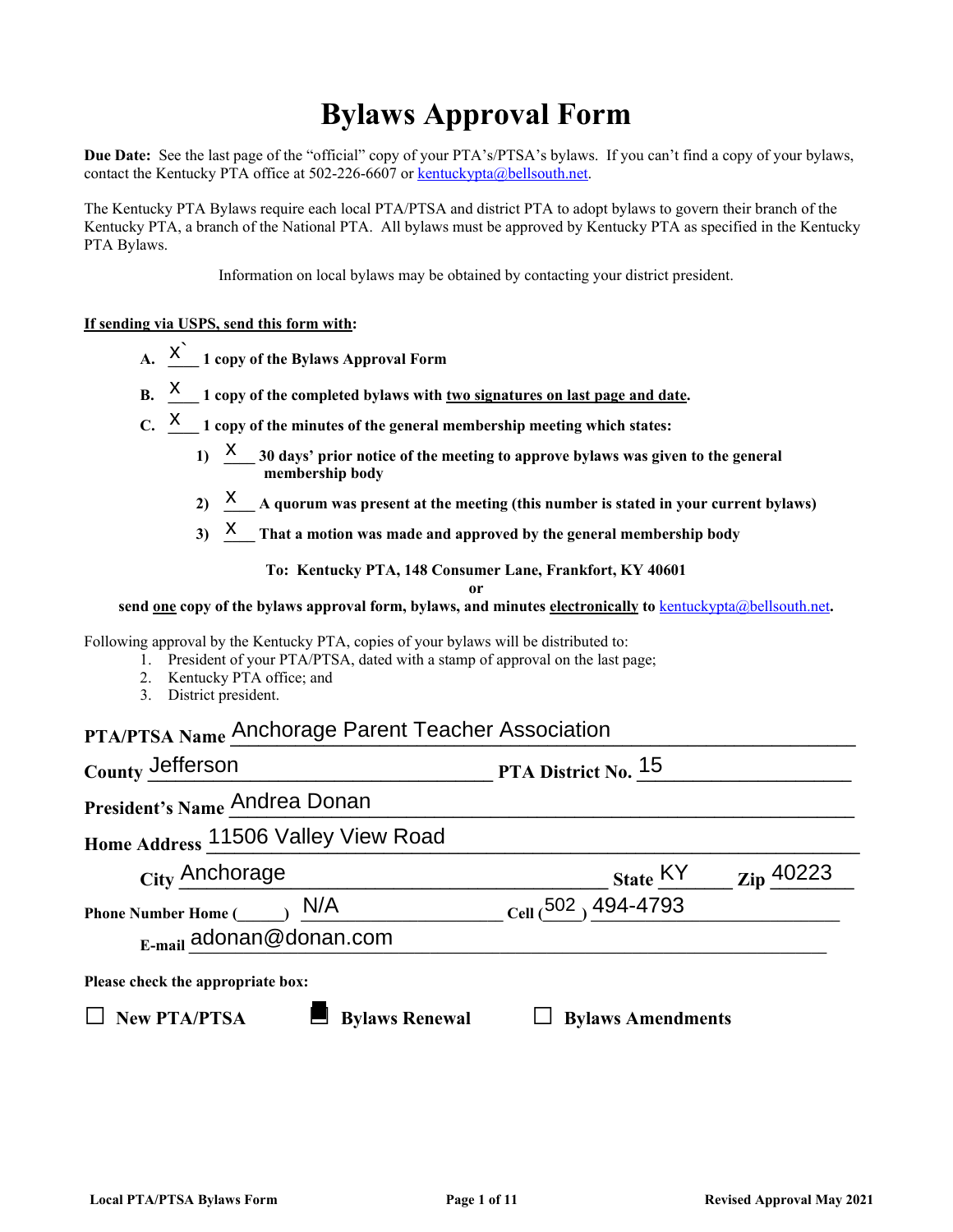| $\mathbf{1}$     | <b>Bylaws of the Anchorage</b><br><b>Parent Teacher (Student) Association</b>                                                                               |
|------------------|-------------------------------------------------------------------------------------------------------------------------------------------------------------|
| $rac{2}{3}$      | <b>Kentucky PTA Required Local Bylaws Format (New Format)</b>                                                                                               |
|                  |                                                                                                                                                             |
| $\overline{4}$   | <b>ARTICLE I: NAME</b>                                                                                                                                      |
| 5<br>6           | The name of this association is Anchorage Parent Teacher Association<br>1. X PTA, Parent Teacher Association or                                             |
| $\boldsymbol{7}$ | PTSA, Parent Teacher Student Association (check #1 or #2)<br>2.                                                                                             |
| $\, 8$           | of Anchorage<br>Kentucky, in Jefferson<br>County and 15<br>district. It is a local PTA/PTSA                                                                 |
| 9                | unit organized under the authority of Kentucky PTA, a branch of National PTA. The articles of association                                                   |
| 10               | include (a) the bylaws and (b) the articles of incorporation.                                                                                               |
| 11               |                                                                                                                                                             |
| 12               | <b>#ARTICLE II: PURPOSES</b>                                                                                                                                |
| 13               |                                                                                                                                                             |
| 14               | Section 1. The Purposes of this PTA/PTSA are:                                                                                                               |
| 15<br>16         | To promote the welfare of children and youth in home, school, community, and place of<br>a.<br>worship;                                                     |
| 17               | b. To raise the standards of home life;                                                                                                                     |
| 18               | c. To advocate for laws that further the education, physical and mental health, welfare, and                                                                |
| 19               | safety of children and youth;                                                                                                                               |
| $20\,$<br>21     | d. To promote the collaboration and engagement of families and educators in the education of<br>children and youth;                                         |
| 22<br>23         | To engage the public in united efforts to secure the physical, mental, emotional, spiritual, and<br>e.<br>social well-being of all children and youth, and; |
| 24               | To advocate for fiscal responsibility regarding public tax dollars in public education funding.<br>f.                                                       |
| 25               |                                                                                                                                                             |
| 26               | Section 2. The Purposes of this PTA/PTSA are promoted through an advocacy and educational program directed                                                  |
| 27               | toward parents, teachers and the general public; developed through conferences, committees, projects                                                        |
| 28               | and programs; and governed and qualified by the basic policies set forth in Article III.                                                                    |
| 29               |                                                                                                                                                             |
| 30               | Section 3. The association is organized exclusively for the charitable, scientific, literary or educational purposes                                        |
| 31               | within the meaning of Section $501(c)(3)$ of the Internal Revenue Code or corresponding section of any                                                      |
| 32               | future Federal tax code (hereinafter Internal Revenue Code).                                                                                                |
| 33               | <b>#ARTICLE III: BASIC POLICIES</b>                                                                                                                         |
| 34<br>35         |                                                                                                                                                             |
| 36               | The following are basic policies of all PTAs/PTSAs in common with those of the National PTA.                                                                |
| 37               | The association shall be non-commercial, non-sectarian and non-partisan.<br>a.                                                                              |
| 38               | The association shall work with the schools to provide quality education for all children and<br>$\mathbf{b}$ .                                             |
| 39               | youth and shall seek to participate in the decision-making process establishing school policy,                                                              |
| 40               | recognizing that the legal responsibility to make decisions has been delegated by the people                                                                |
| 41               | to boards of education, state education authorities, and local education authorities.                                                                       |
| 42               | The association shall work to promote the health and welfare of children and youth and shall<br>c.                                                          |
| 43               | seek to promote collaboration between parents, schools and the community at large.                                                                          |
| 44               | No part of the net earnings of the association shall inure to the benefit of, or be distributable<br>d.                                                     |
| 45               | to its members, directors, trustees, officers or other private persons except that the association                                                          |
| 46               | shall be authorized and empowered to pay reasonable compensation for services rendered and                                                                  |
| 47               | to make payments and distributions in furtherance of the purposes set forth in Article II<br>hereof.                                                        |
| 48<br>49         | Notwithstanding any other provision of these articles, the association shall not carry on any<br>e.                                                         |
| 50               | other activities not permitted to be carried on (i) by an association exempt from federal                                                                   |
| 51               | income tax under Section $501(c)(3)$ of the Internal Revenue Code, or (ii) by an                                                                            |
| 52               | organization/association, contributions to which are deductible under Section 170(c)(2) of the                                                              |
| 53               | Internal Revenue Code.                                                                                                                                      |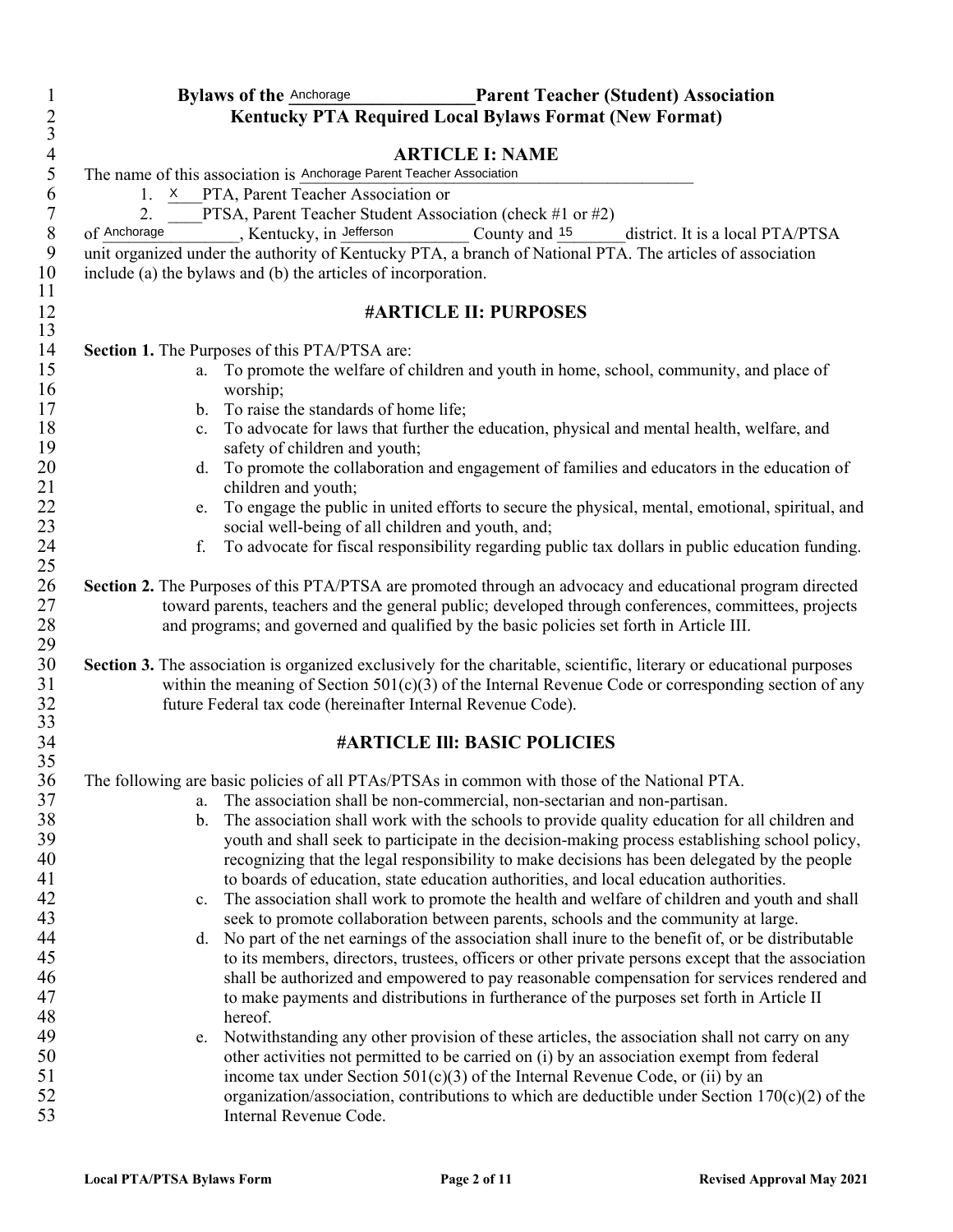| 54         | Upon the dissolution of this association, after paying or adequately providing for the debts<br>f.            |
|------------|---------------------------------------------------------------------------------------------------------------|
| 55         | and obligations of the association, the remaining assets shall be distributed to one or more                  |
| 56         | non-profit funds, foundations or associations which have established their tax exempt status                  |
| 57         | under Section $501(c)(3)$ of the Internal Revenue Code and whose purposes are in accord with                  |
| 58         | National PTA.                                                                                                 |
| 59         | The association or members in their official capacities shall not - directly or indirectly -<br>g.            |
| 60         | participate or intervene (in any way, including the publishing or distributing of statements) in              |
| 61         | any political campaign on behalf of, or in opposition to, any candidate for public office; or                 |
| 62         | devote more than an insubstantial part of its activities to attempting to influence legislation by            |
| 63         | propaganda or otherwise.                                                                                      |
| 64         |                                                                                                               |
| 65         |                                                                                                               |
| 66         | #ARTICLE IV: CONSTITUENT ASSOCIATIONS                                                                         |
| 67         |                                                                                                               |
|            |                                                                                                               |
| 68         | (Local PTAs/PTSAs, District PTAs and State PTAs)                                                              |
| 69         | Section 1. The Purposes and basic policies of National PTA shall in every case also be the purposes and basic |
| 70         | policies of each constituent association.                                                                     |
| 71         |                                                                                                               |
| $72\,$     | Section 2. Local PTAs/PTSAs shall be organized and chartered under the authority of Kentucky PTA. Kentucky    |
| 73         | PTA shall issue to each local PTA/PTSA in its area an appropriate charter evidencing the good                 |
| 74         | standing of the local PTA/PTSA.                                                                               |
| $75\,$     |                                                                                                               |
| 76         | <b>Section 3.</b> A local unit in good standing is one which:                                                 |
| 77         | a. Adheres to the purposes and basic policies of the PTA;                                                     |
| 78         | b. Remits the national and state portion of the dues to the Kentucky PTA office as required;                  |
| 79         | c. Remits the district portion of the dues as required;                                                       |
| 80         | d. Reviews the treasurer's books and submits the PTA/PTSA Financial Review Form to the                        |
| 81         | Kentucky PTA office by July 15th;                                                                             |
| 82         | e. Submit a copy of the filed IRS Federal 990ez or 990n form to the Kentucky PTA office by                    |
| 83         | November 15th;                                                                                                |
| 84         | Has bylaws approved by the Kentucky PTA every five (5) years;<br>f.                                           |
| 85         | g. Has an IRS Employer Identification Number (EIN) on file in the Kentucky PTA office; and                    |
| 86         | h. Maintains a minimum of ten (10) members.                                                                   |
| 87         |                                                                                                               |
| 88         | Section 4. Each association in good standing as shown on the records in the Kentucky PTA office as of 30 days |
| 89         | before the Convention/Leadership, shall be entitled to be represented at the annual                           |
| 90         | Convention/Leadership of the Kentucky PTA by its president, or alternate; and one (1) additional              |
| 91         | accredited delegate for every twenty-five (25) members, or a major fraction thereof.                          |
| 92         |                                                                                                               |
| 93         | Section 5. Each local PTA shall adopt such bylaws for the government of the association as may be approved by |
| 94         | Kentucky PTA. Such bylaws shall not be in conflict with the bylaws of National PTA or the bylaws of           |
| 95         | Kentucky PTA.                                                                                                 |
| 96         |                                                                                                               |
| 97         | Section 6. Bylaws of each constituent association shall include an article on amendments.                     |
| 98         |                                                                                                               |
| 99         |                                                                                                               |
| 100        | Section 7. Bylaws of each constituent association shall include a provision establishing a quorum.            |
|            |                                                                                                               |
| 101<br>102 | Section 8. Local PTAs'/PTSAs' bylaws shall be reviewed and approved by Kentucky PTA every five (5) years.     |
|            | a. By laws must be submitted with a copy of the minutes reflecting that 30 days' prior notice                 |
| 103        | was given,                                                                                                    |
| 104        | b. A quorum was present and,                                                                                  |
| 105        | c. The bylaws were approved by the membership body.                                                           |
| 106        |                                                                                                               |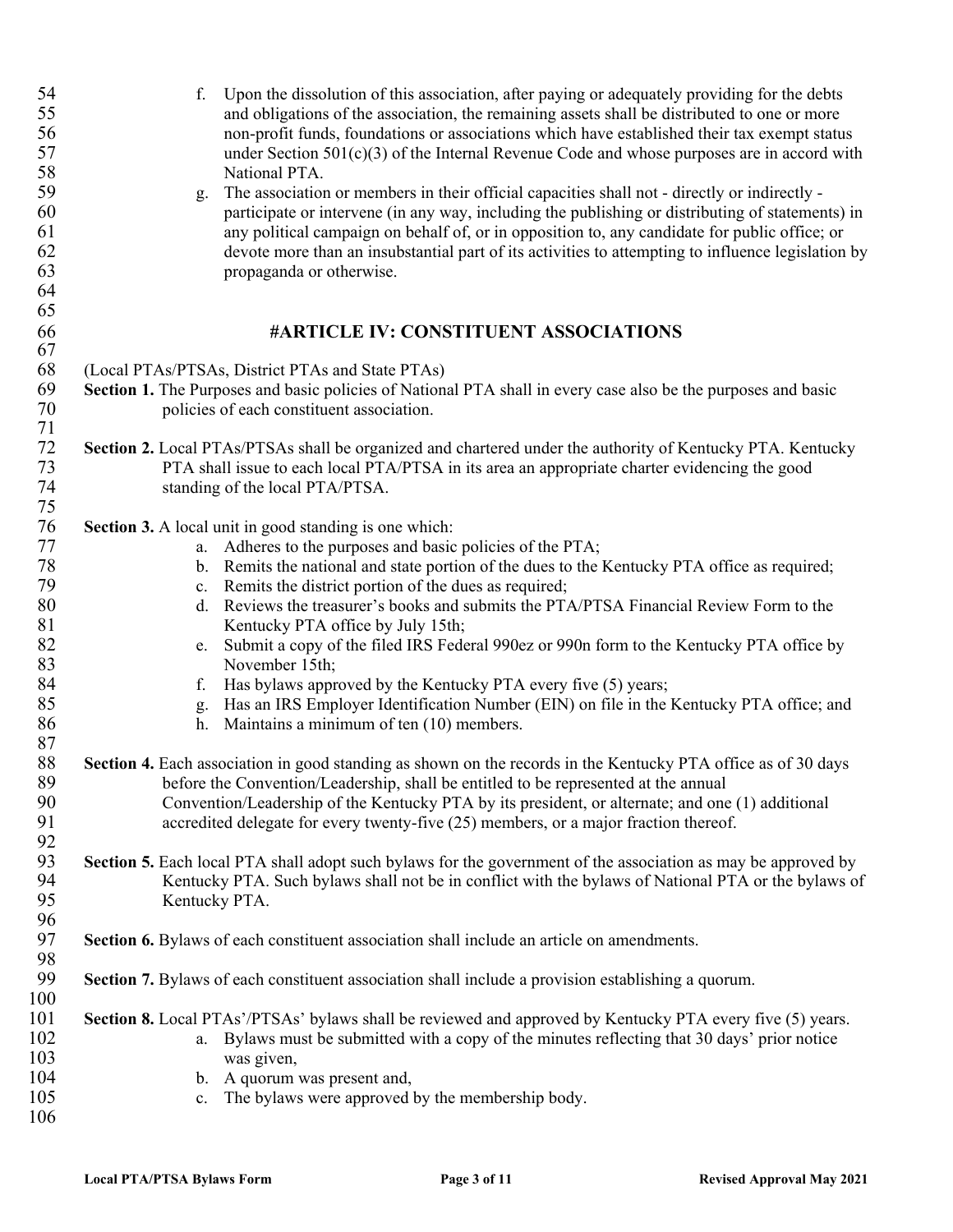| 107 | Section 9. Local PTA/PTSA bylaws amendments become effective when reviewed and approved by Kentucky              |
|-----|------------------------------------------------------------------------------------------------------------------|
| 108 | PTA. Amendments must be submitted with a copy of the minutes reflecting that 30 days' prior notice               |
| 109 | was given, a quorum was present, and amendments were approved by the membership body.                            |
| 110 |                                                                                                                  |
| 111 | <b>Section 10.</b> Each local PTA/PTSA shall include in its bylaws provisions corresponding to the provisions of |
| 112 | Kentucky PTA bylaws as identified by a pound sign (#).                                                           |
| 113 |                                                                                                                  |
| 114 | Section 11. Each officer or board member of a local PTA/PTSA shall be a member of such local PTA/PTSA.           |
| 115 |                                                                                                                  |
| 116 |                                                                                                                  |
|     | Section 12. A PTA/PTSA member shall not serve as a voting member of a constituent association's board at the     |
| 117 | local or district level while serving as a paid employee of, or under contract to, that constituent              |
| 118 | association.                                                                                                     |
| 119 |                                                                                                                  |
| 120 | Section 13. There shall be no proxy voting by any constituent association of National PTA.                       |
| 121 |                                                                                                                  |
| 122 | Section 14. This PTA/PTSA shall keep such permanent books of account and records as shall be sufficient to       |
| 123 | establish the items of gross income, receipts and disbursements of the association, including                    |
| 124 | specifically, the number of its members, the dues collected from its members and the amount of dues              |
| 125 | remitted to its District PTA and the Kentucky PTA. Such books of account and records shall at all                |
| 126 | reasonable times be open to inspection by an authorized representative of Kentucky PTA or National               |
| 127 | PTA.                                                                                                             |
| 128 |                                                                                                                  |
| 129 | Section 15. The charter of this PTA/PTSA shall be subject to withdrawal and the status of such association as a  |
| 130 | PTA/PTSA unit shall be subject to termination, in the manner and under the circumstances provided in             |
| 131 | the bylaws of the Kentucky PTA.                                                                                  |
| 132 |                                                                                                                  |
| 133 | #Section 16. This local PTA/PTSA is obligated upon withdrawal of its charter by Kentucky PTA:                    |
| 134 | To yield up and surrender all its books and records and all of its assets and property to<br>a.                  |
| 135 |                                                                                                                  |
|     | Kentucky PTA or such agency as may be designated by Kentucky PTA, or to another local                            |
| 136 | PTA/PTSA organized under the authority of Kentucky PTA;                                                          |
| 137 | b. To cease and desist from the further use of any name that implies or connotes association                     |
| 138 | with the National PTA or Kentucky PTA or status as a constituent association of National                         |
| 139 | PTA;                                                                                                             |
| 140 | To carry out promptly, under the supervision and direction of the Kentucky PTA, all<br>c.                        |
| 141 | proceedings necessary or desirable for the purpose of dissolving this PTA/PTSA; and                              |
| 142 | d. To file with the IRS a Federal 990ez or 990n (e-postcard) form and submit a copy to the                       |
| 143 | Kentucky PTA office.                                                                                             |
| 144 |                                                                                                                  |
| 145 | Section 17. In order for this PTA/PTSA to dissolve, the unit shall complete the following procedures.            |
| 146 | a. The PTA/PTSA Board (or body that under its bylaws manages the affairs of the association)                     |
| 147 | shall adopt by a two-thirds $(2/3)$ vote, a resolution recommending dissolution be submitted to                  |
| 148 | a vote at a special meeting of members having voting rights. Written or printed notice that                      |
| 149 | the purpose of such meeting is to consider advisability of dissolving the association shall be                   |
| 150 | given to each member entitled to vote at such meeting at least forty-five (45) days prior to the                 |
| 151 | date of such meeting.                                                                                            |
| 152 | b. Written notice of the adoption of such resolution, accompanied by a copy of the notice of the                 |
| 153 | special meeting of members, shall be given to the Kentucky PTA President at least thirty (30)                    |
| 154 | days before the date fixed for such special meeting of the members;                                              |
| 155 | c. Only those persons who were members in good standing on the date of the special meeting                       |
| 156 | shall be entitled to vote on the question of dissolution; and                                                    |
| 157 | d. Approval of dissolution of the association shall require the affirmative vote of two-thirds                   |
| 158 |                                                                                                                  |
| 159 | $(2/3)$ of the total membership.                                                                                 |
|     |                                                                                                                  |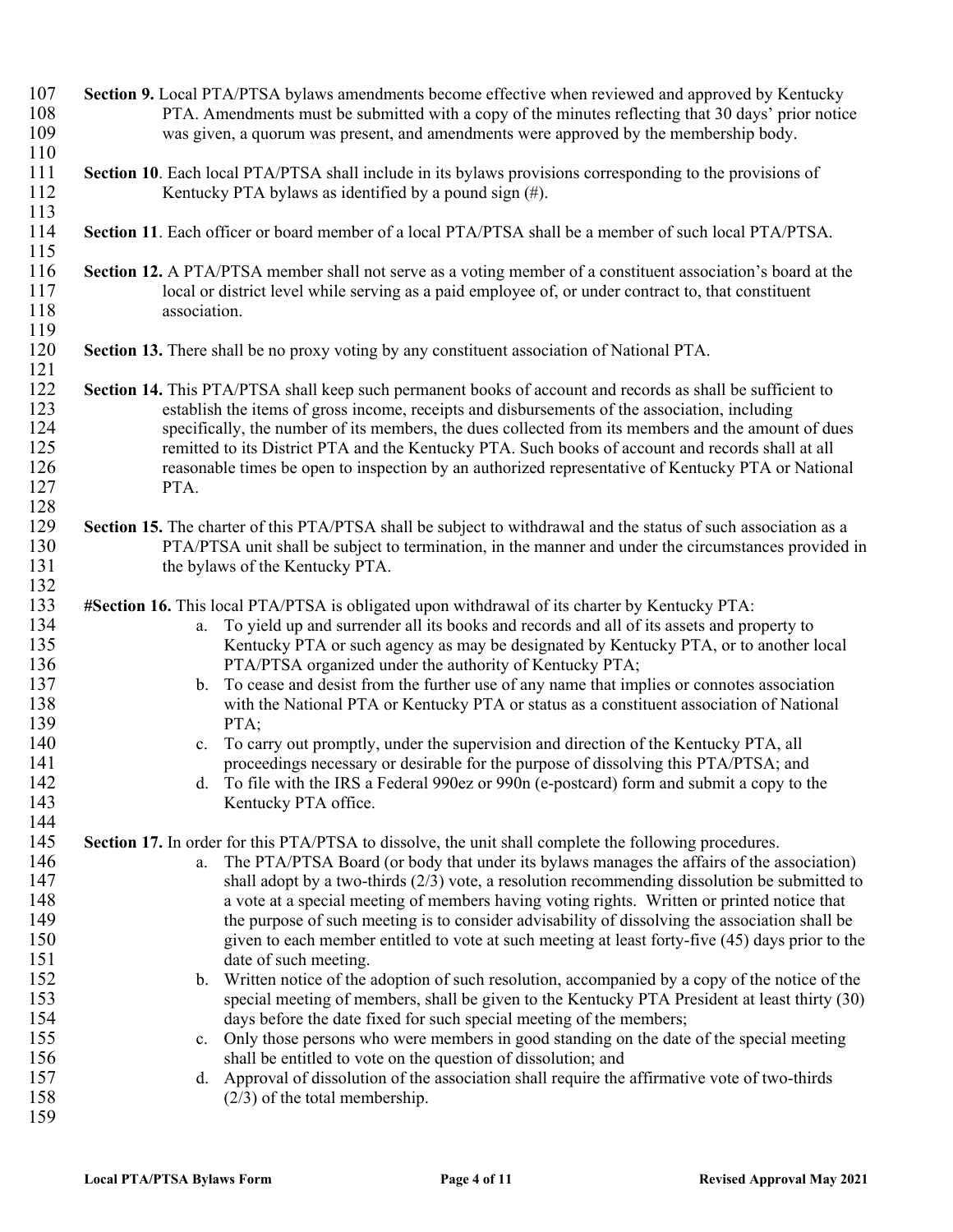| 160 | Section 18. In the event of the dissolution or withdrawal of the charter of this PTA/PTSA for any reason, its        |
|-----|----------------------------------------------------------------------------------------------------------------------|
| 161 | assets shall be distributed for one (1) or more of the exempt purposes specified in Section 501(c)(3) of             |
| 162 | the Internal Revenue Code of 1954 as from time to time amended. Upon request of notice of                            |
| 163 | dissolution or withdrawal of charter, notice by mail shall be sent by the Kentucky PTA office to the                 |
| 164 | PTA/PTSA that the Internal Revenue has been notified that the PTA/PTSA is no longer a tax-exempt                     |
| 165 | constituent association of Kentucky PTA.                                                                             |
| 166 |                                                                                                                      |
| 167 | Section 19. This PTA shall collect dues from its members and shall remit a portion of such dues to the Kentucky      |
| 168 | PTA as provided in Article V hereof.                                                                                 |
| 169 |                                                                                                                      |
| 170 | Section 20. Only members of a local PTA/PTSA who have paid dues for the current membership year may                  |
| 171 | participate in the business of that association.                                                                     |
| 172 |                                                                                                                      |
| 173 |                                                                                                                      |
|     | Section 21. The association or members in their official capacities shall not endorse a commercial entity or         |
| 174 | engage in activities not related to promoting the purposes of the association.                                       |
| 175 |                                                                                                                      |
| 176 | Section 22. Kentucky PTA or any of its divisions may cooperate with other associations and agencies concerned        |
| 177 | with child welfare, but PTA/PTSA representatives shall make no commitments that bind the group                       |
| 178 | they represent.                                                                                                      |
| 179 |                                                                                                                      |
| 180 | <b>ARTICLE V: MEMBERSHIP AND DUES</b>                                                                                |
| 181 |                                                                                                                      |
| 182 | #Section 1. Every individual who is a member of a local PTA/PTSA organized by Kentucky PTA is also a                 |
| 183 | member of National PTA and of the Kentucky PTA by which such local PTA/PTSA is organized and,                        |
| 184 | as such, is entitled to all the benefits of such membership.                                                         |
| 185 |                                                                                                                      |
| 186 | #Section 2. Membership in PTA/PTSA shall be made available without discrimination.                                   |
| 187 |                                                                                                                      |
| 188 | #Section 3. Each local PTA/PTSA shall conduct an annual enrollment of members, but shall admit individuals to        |
| 189 | membership at any time.                                                                                              |
| 190 |                                                                                                                      |
| 191 | #Section 4. Each member of a local PTA/PTSA shall pay such annual dues as determined by the local                    |
| 192 | PTA/PTSA. The amount of such dues shall include the portion payable to Kentucky PTA, the portion                     |
| 193 | payable to National PTA and the portion payable to the District PTA.                                                 |
| 194 |                                                                                                                      |
| 195 | #Section 5. The National portion of each member's dues shall be determined by the National PTA.                      |
| 196 |                                                                                                                      |
| 197 | <b>#Section 6.</b> The Kentucky PTA portion of each member's dues shall be one dollar and twenty-five cents (\$1.25) |
| 198 | per annum.                                                                                                           |
| 199 |                                                                                                                      |
| 200 | 10.00<br>to the PTA/PTSA. The<br>#Section 7. Each member of this PTA/PTSA shall pay annual dues of \$                |
| 201 | amount of such dues shall include the portion payable to the Kentucky PTA, the portion payable to the                |
| 202 | National PTA and the portion payable to the District PTA.                                                            |
| 203 |                                                                                                                      |
|     |                                                                                                                      |
| 204 | #Section 8. The District portion of the dues paid by each member of a local PTA/PTSA shall be sent to the            |
| 205 | District as required. If there is no District leadership, dues shall be sent to the Kentucky PTA office.             |
| 206 |                                                                                                                      |
| 207 | #Section 9. Only members of a local PTA/PTSA who have paid dues for the current membership year may                  |
| 208 | participate in the business of that association.                                                                     |
| 209 |                                                                                                                      |
| 210 | #Section 10. Only members of a local PTA/PTSA of the Kentucky PTA shall be eligible to hold office in the            |
| 211 | Kentucky PTA or any of its divisions.                                                                                |
| 212 | #Section 11. Payment of dues                                                                                         |
|     |                                                                                                                      |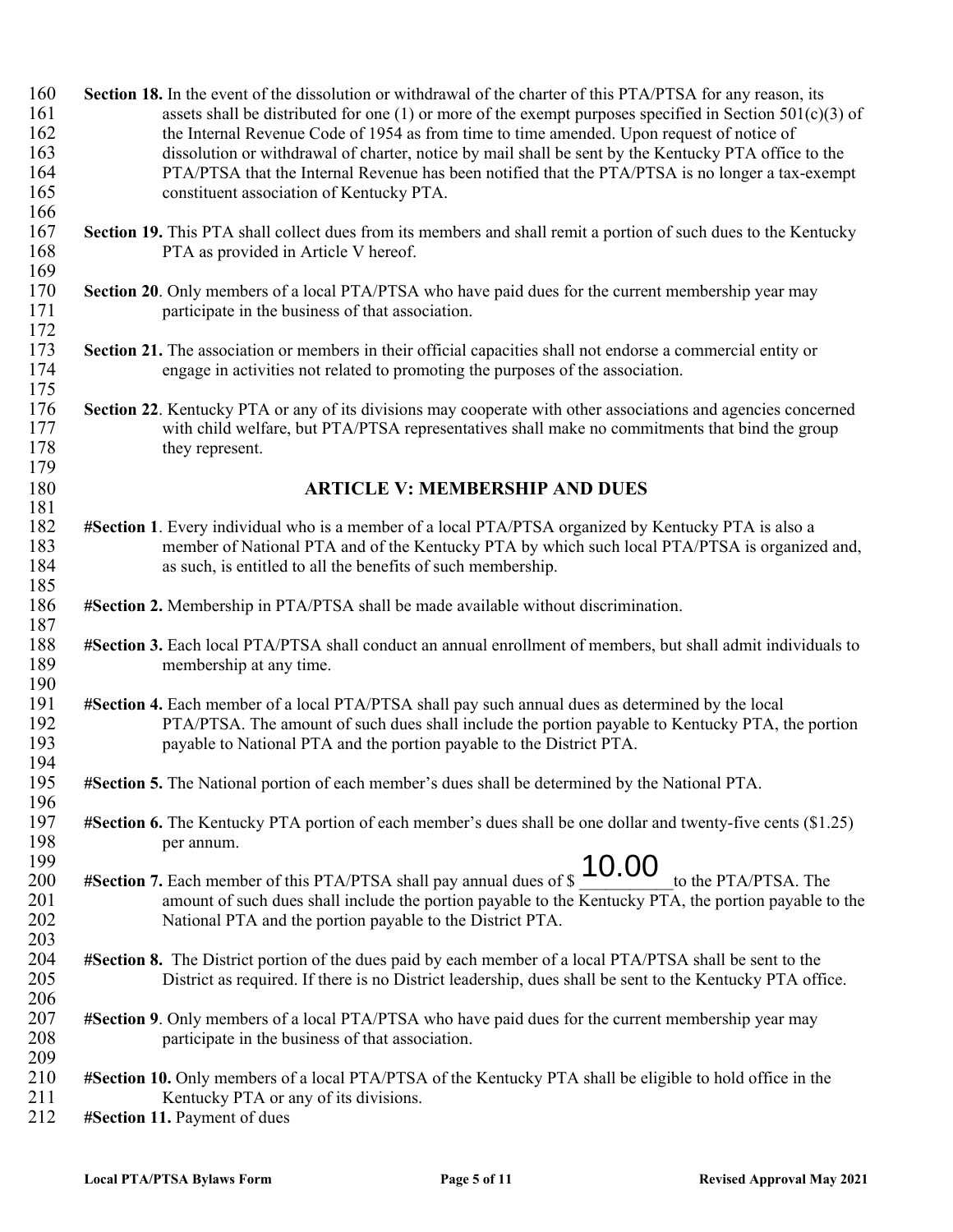| 213<br>214 | The treasurer of each local PTA/PTSA must forward the National and Kentucky portions of<br>a.<br>membership dues to the Kentucky PTA office by October 15th. Additional dues collected after |
|------------|----------------------------------------------------------------------------------------------------------------------------------------------------------------------------------------------|
| 215<br>216 | October 15th must be forwarded to the Kentucky PTA office December 15 <sup>th</sup> , March 15 <sup>th</sup> and<br>then remaining dues by June $15th$ .                                     |
| 217        | b. The treasurer of each local PTA/PTSA shall keep the record of the National PTA, the                                                                                                       |
| 218        | Kentucky PTA and the District PTA's portions of membership dues separate from the record of                                                                                                  |
| 219        | general funds of the local PTA/PTSA.                                                                                                                                                         |
| 220        | c. All dues shall be accompanied by a numbered list of the members showing the name of each                                                                                                  |
| 221        | individual member of the local PTA/PTSA from which dues were received.                                                                                                                       |
| 222        | d. A membership card shall be valid for one (1) year, which is August 1st thru July 31st.                                                                                                    |
| 223        |                                                                                                                                                                                              |
| 224        | Section 12. Kentucky PTA Honorary Life Recognition.                                                                                                                                          |
| 225        | a. A Kentucky PTA Honorary Life Recognition upon payment to the Kentucky PTA                                                                                                                 |
| 226        | Scholarship Fund, may be awarded to any person for distinguished service to children and                                                                                                     |
| 227        | youth.                                                                                                                                                                                       |
| 228        | b. An Honorary Life Recognition recipient will be a member upon payment of dues to any local                                                                                                 |
| 229        | PTA/PTSA.                                                                                                                                                                                    |
| 230        | <b>ARTICLE VI: OFFICERS - ELECTION AND VACANCIES</b>                                                                                                                                         |
| 231<br>232 |                                                                                                                                                                                              |
| 233        | #Section 1. Each officer shall be a member of this PTA/PTSA.                                                                                                                                 |
| 234        |                                                                                                                                                                                              |
| 235        | Section 2. Officers and their election.                                                                                                                                                      |
| 236        | a. The officers of this PTA/PTSA shall consist of a president, 4 (number) vice                                                                                                               |
| 237        | president(s), a secretary and a treasurer.                                                                                                                                                   |
| 238        | b. Officers shall be elected by ballot in the month of $\frac{May}$ . However, if there is                                                                                                   |
| 239        | but one (1) nominee for any office, election for that office may be by voice vote.                                                                                                           |
| 240        | c. Officers, except the treasurer, shall assume their official duties following;                                                                                                             |
| 241        | 1. $X$ Close of the meeting in May<br>(month) or,                                                                                                                                            |
| 242        | 2. The beginning of the fiscal year July 1 (Check #1 or #2)                                                                                                                                  |
| 243        | d. The treasurer shall assume office at the beginning of the fiscal year (July 1). (Financial                                                                                                |
| 244        | review of the financial records must be completed before the treasurer takes office.)                                                                                                        |
| 245        | e. Officers shall serve for a term of $\frac{2}{2}$ (number) year(s) or until their successors are                                                                                           |
| 246        | elected.                                                                                                                                                                                     |
| 247        | f. A person shall not be eligible to serve more than $\frac{2}{2}$ (number) consecutive terms in the                                                                                         |
| 248        | same office.                                                                                                                                                                                 |
| 249        |                                                                                                                                                                                              |
| 250<br>251 | #Section 3. Nominating Committee.<br>The members of the nominating committee for officers of a constituent association shall be                                                              |
| 252        | a.<br>elected by:                                                                                                                                                                            |
| 253        | 1. Membership, or the                                                                                                                                                                        |
| 254        | <b>PTA/PTSA Board.</b> (Check #1 or #2:)<br>2.<br>$\mathsf{X}$                                                                                                                               |
| 255        | There shall be a nominating committee composed of 5<br>members (at least three (3) and<br>$\mathbf{b}$ .                                                                                     |
| 256        | always an uneven number) who shall be elected by the selected body of this association                                                                                                       |
| 257        | The election of the Nominating Committee must be done at least one (1) month prior to the<br>$\mathbf{c}$ .                                                                                  |
| 258        | election of officers.                                                                                                                                                                        |
| 259        | The committee shall elect its own chairman.<br>d.                                                                                                                                            |
| 260        | The nominating committee shall nominate an eligible person for each office to be filled and<br>e.                                                                                            |
| 261        | report its nominees at the general PTA/PTSA membership meeting in May                                                                                                                        |
| 262        | (month), at which time additional nominations may be made from the floor.                                                                                                                    |
| 263        | Only those persons who have signified their consent to serve if elected shall be nominated for<br>f.                                                                                         |
| 264        | or elected to such office.                                                                                                                                                                   |
| 265        |                                                                                                                                                                                              |
| 266        | <b>Section 4. Vacancies:</b>                                                                                                                                                                 |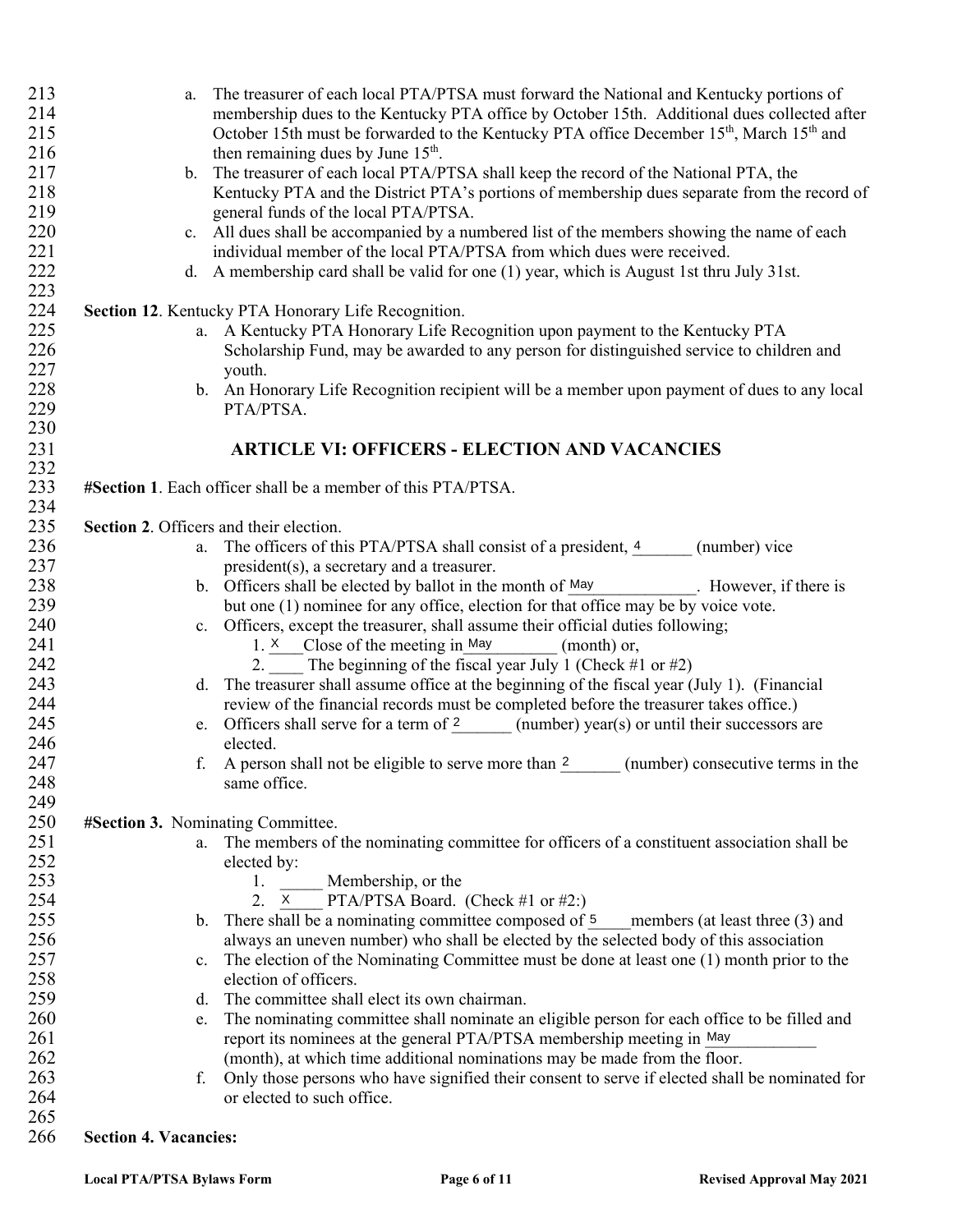| 267 | a. A vacancy occurring in any office shall be filled for the unexpired term by a person elected                     |
|-----|---------------------------------------------------------------------------------------------------------------------|
| 268 | by a majority vote of the PTA/PTSA Board, 7 days' notice of such election having                                    |
| 269 | been given.                                                                                                         |
| 270 | b. In case a vacancy occurs in the office of the president, the first (1st) vice president shall serve              |
| 271 | notice of the election.                                                                                             |
| 272 | If any member of the PTA/PTSA Board is absent for more than two regularly scheduled<br>c.                           |
| 273 | meetings without a reasonable excuse, their office/chairmanship may be declared vacant by a                         |
| 274 | majority vote of the PTA/PTSA Board and the vacancy shall be filled in accordance with                              |
| 275 | Article VI, Section 4.a and 4.b.                                                                                    |
| 276 | d. The board of directors by a two-thirds vote may remove any officer, board member, or                             |
| 277 | committee member who commits any one of the following:                                                              |
| 278 | Is absent from any two regularly scheduled board meetings without an excuse,<br>$\bullet$                           |
| 279 | Fails to perform designated duties as outlined in these bylaws and/or job descriptions.<br>$\bullet$                |
|     |                                                                                                                     |
| 280 | Violates the basic policies, Ethics/Code of Conduct, and/or misrepresents position of<br>$\bullet$                  |
| 281 | this association.                                                                                                   |
| 282 | #Section 5: If a person has been removed from the Board of Directors, they shall not be eligible to hold a position |
| 283 | on the Board of Directors.                                                                                          |
| 284 |                                                                                                                     |
| 285 | <b>ARTICLE VII: DUTIES OF OFFICERS</b>                                                                              |
| 286 | Section 1. The president shall:                                                                                     |
| 287 | a. Preside at all meetings of the PTA/PTSA.                                                                         |
| 288 | b. Perform such other duties as may be prescribed in these bylaws or assigned to him/her, or the                    |
| 289 | PTA/PTSA;                                                                                                           |
| 290 | c. Be a member ex-officio of all committees, except the nominating committee; and                                   |
| 291 | d. Coordinate the work of the officers and committees of the association in order that the                          |
| 292 | Purposes may be promoted.                                                                                           |
| 293 | Appoint the committee, before the last general meeting of the PTA/PTSA, to review the<br>e.                         |
| 294 | financial records.                                                                                                  |
| 295 |                                                                                                                     |
| 296 | <b>Section 2.</b> The vice president(s) shall:                                                                      |
| 297 | a. Act as aides to the president;                                                                                   |
| 298 | b. Perform the duties of the president, in their designated order, in the absence or inability of                   |
| 299 | that officer to serve; and                                                                                          |
| 300 | Perform such other duties as may be prescribed to him/her.<br>c.                                                    |
| 301 |                                                                                                                     |
| 302 | Section 3. The secretary shall:                                                                                     |
| 303 | Record the minutes of all meetings of the PTA/PTSA,<br>а.                                                           |
| 304 | b. Have a current copy of the bylaws;                                                                               |
| 305 | c. Maintain a membership list; and                                                                                  |
| 306 | d. Perform such other duties as may be prescribed to him/her.                                                       |
| 307 |                                                                                                                     |
| 308 | #Section 4. The treasurer shall:                                                                                    |
| 309 | Have responsibility for all of the funds of the association;                                                        |
| 310 | b. Keep a full and accurate account of receipts and expenditures;                                                   |
| 311 | Make disbursements as authorized by the president, or the PTA/PTSA Board, in accordance<br>$c_{\cdot}$              |
| 312 | with the budget adopted by the PTA/PTSA;                                                                            |
| 313 | Have checks or vouchers signed by two $(2)$ persons, the treasurer and one $(1)$ other<br>d.                        |
| 314 | authorized person;                                                                                                  |
| 315 | Present a financial statement at every PTA/PTSA meeting, and at other times when<br>e.                              |
| 316 | requested;                                                                                                          |
| 317 | Make a full report at the meeting at which new officers officially assume their duties; and<br>f.                   |
| 318 | Be responsible for the maintenance of such books of account and records as conform to the                           |
| 319 | g.<br>requirements of Article IV, Section 15 of these bylaws.                                                       |
|     |                                                                                                                     |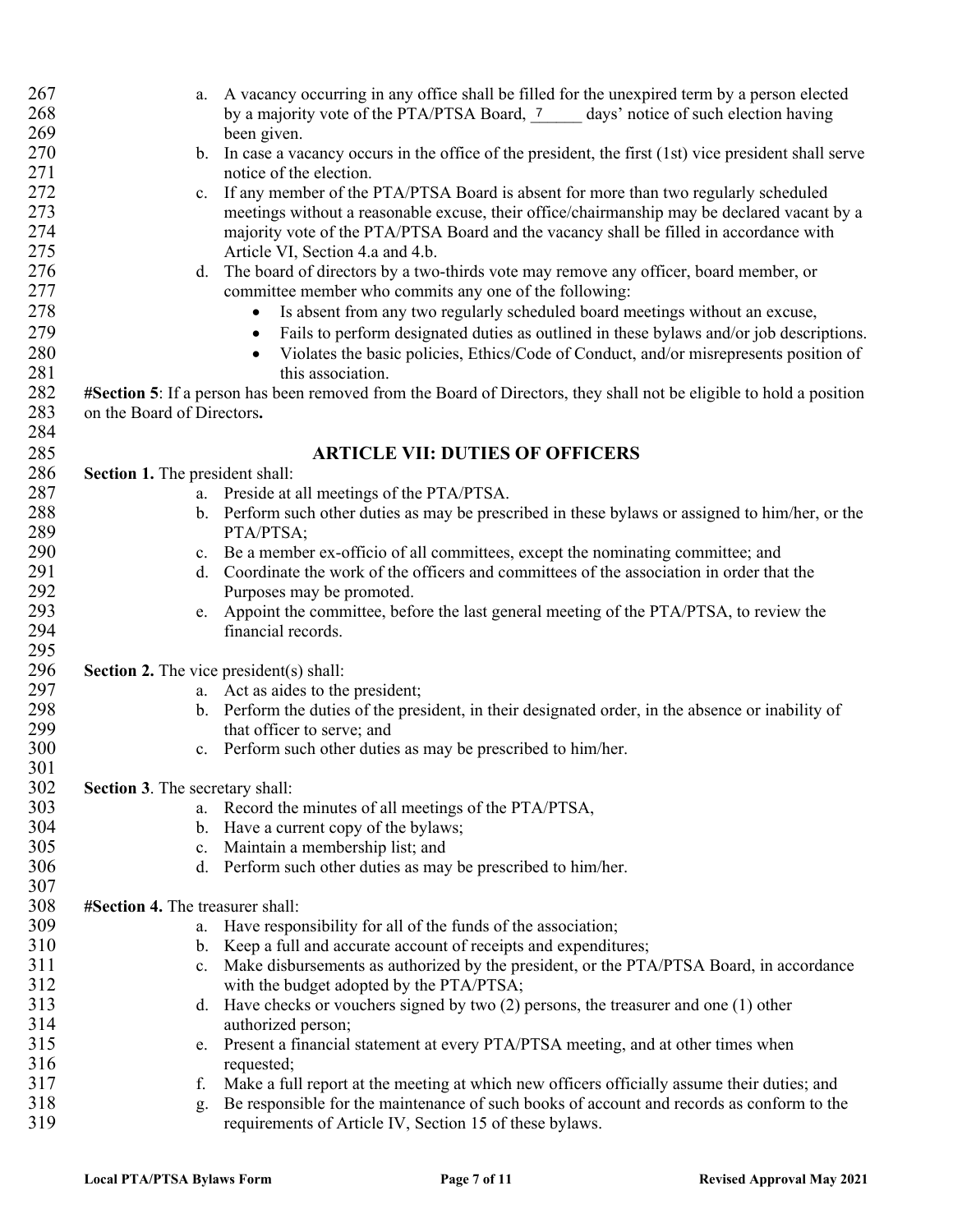| 320 | h. The treasurer's accounts shall be reviewed annually by a committee of not less than three (3)                |
|-----|-----------------------------------------------------------------------------------------------------------------|
| 321 | members, who, satisfied that the treasurer's annual report is correct, shall sign a statement of                |
| 322 | that fact at the end of the report.                                                                             |
| 323 | The Financial Review Form must be submitted to the Kentucky PTA office and the school's<br>$\mathbf{i}$ .       |
| 324 | principal by July 15th.                                                                                         |
| 325 | Must file with the IRS 990 or 990n (e-postcard) and send to the Kentucky PTA office a copy<br>$\mathbf{i}$ .    |
| 326 | of this filing by November 15th of each year.                                                                   |
| 327 |                                                                                                                 |
| 328 | Section 5. All officers shall perform the duties outlined in these bylaws and those assigned from time to time. |
| 329 | Upon the expiration of the term of office or in case of resignation, each officer shall turn over to the        |
| 330 | president, without delay, all records, books and other materials pertaining to the office, and shall            |
|     |                                                                                                                 |
| 331 | return to the treasurer, without delay, all funds pertaining to the office.                                     |
| 332 |                                                                                                                 |
| 333 | <b>ARTICLE VIII: EXECUTIVE COMMITTEE</b>                                                                        |
| 334 |                                                                                                                 |
| 335 | Section 1. The membership of the executive committee shall consist of the elected officers of the PTA/PTSA and  |
| 336 | the principal of the school or a representative appointed by him/her.                                           |
| 337 |                                                                                                                 |
| 338 | Section 2. The duties of the executive committee shall be to approve chairmen and members of standing           |
| 339 | committees and act in an emergency situation.                                                                   |
| 340 |                                                                                                                 |
| 341 | <b>Section 3.</b> A majority of the members of the executive committee shall constitute a quorum.               |
| 342 |                                                                                                                 |
| 343 | <b>ARTICLE IX: PTA/PTSA BOARD</b>                                                                               |
| 344 | Section 1.                                                                                                      |
| 345 | The Board shall consist of the elected officers of the PTA/PTSA, the chairmen of standing<br>$\#a.$             |
| 346 | committees, and the principal of the school or a representative appointed by him/her.                           |
| 347 | The chairmen of standing committees shall be selected by the officers of the PTA/PTSAs.<br>#b.                  |
| 348 | The president may appoint a parliamentarian, subject to the approval of the officers of the<br>c.               |
| 349 | PTA/PTSA.                                                                                                       |
| 350 |                                                                                                                 |
| 351 | #Section 2. A PTA/PTSA member shall not serve as a voting member of a constituent association's board at the    |
| 352 | local, state or national level while serving as a paid employee of, or under contract to, that                  |
| 353 | constituent association.                                                                                        |
| 354 |                                                                                                                 |
|     |                                                                                                                 |
| 355 | <b>Section 3.</b> The duties of the board shall be:                                                             |
| 356 | To transact business in the intervals between PTA/PTSA general meetings and such other<br>#a.                   |
| 357 | business as may be referred to it by the PTA/PTSA;                                                              |
| 358 | To create standing and special committees;<br>b.                                                                |
| 359 | To approve the plans of work of the standing committees;<br>c.                                                  |
| 360 | To present a report at the scheduled general meetings of the PTA/PTSA;<br>d.                                    |
| 361 | To prepare and submit to the PTA/PTSA a budget for adoption for the year; and<br>#e.                            |
| 362 | #f.<br>To approve routine bills within the limits of the budget.                                                |
| 363 |                                                                                                                 |
| 364 |                                                                                                                 |
| 365 | <b>Section 4. Meetings of the Board:</b>                                                                        |
| 366 | a. PTA/PTSA Board meetings to be held during the school year,                                                   |
| 367 | b. Meeting times to be decided by the board.                                                                    |
| 368 | A majority of the board members shall constitute a quorum.<br>$c_{\cdot}$                                       |
| 369 | Special meetings of the board may be called by the president or by a majority of the members                    |
| 370 | of the board 2<br>(number) days' notice being given.                                                            |
| 371 | #e. Board is authorized to meet by telephone conference call or through electronic                              |
| 372 | communication media so long as the meeting has been properly noticed in accordance with these                   |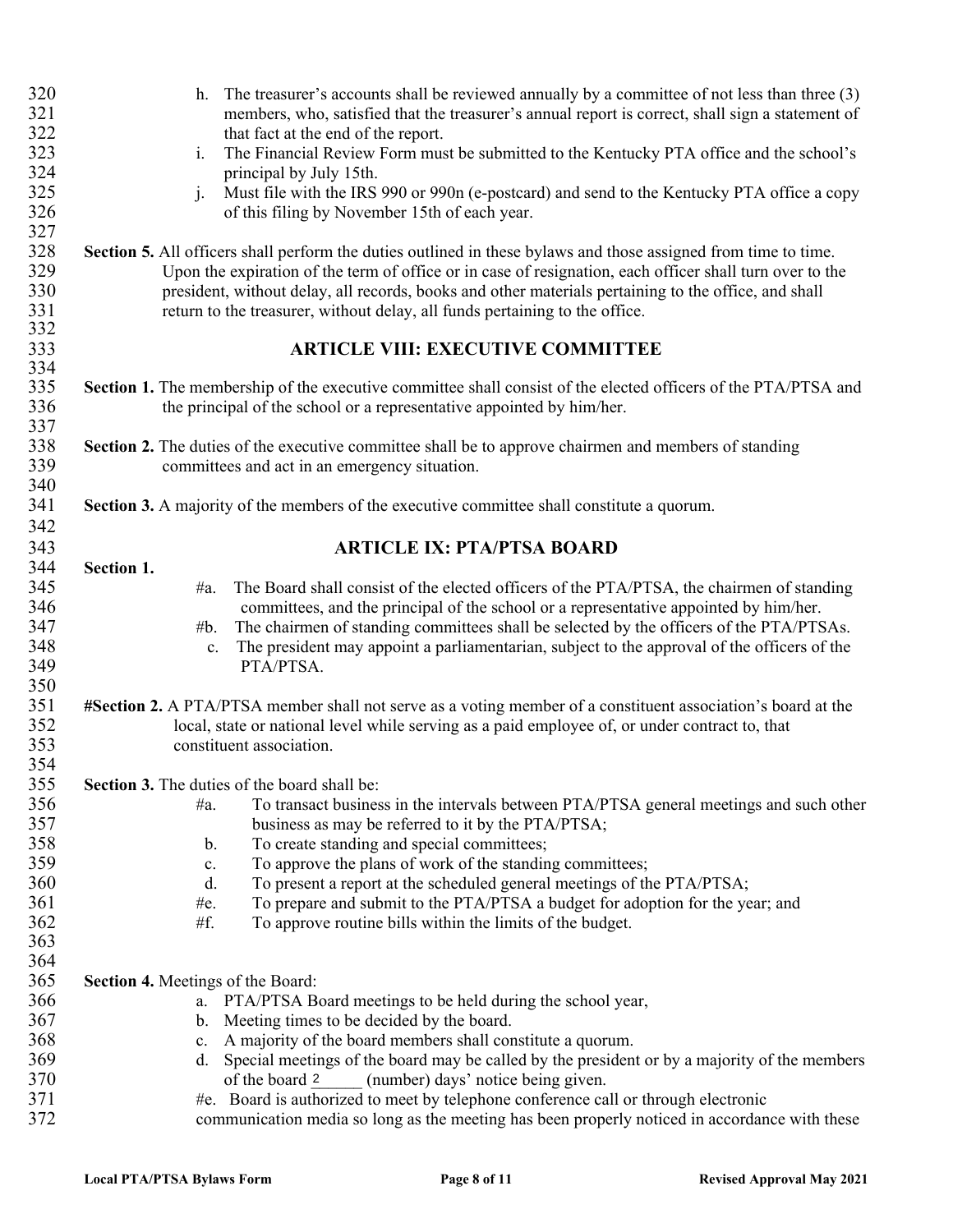| 373<br>374                                    | bylaws and all board members may simultaneously hear each other and participate during the<br>meeting.                                                                                                                                                                                                                                                                                                                  |
|-----------------------------------------------|-------------------------------------------------------------------------------------------------------------------------------------------------------------------------------------------------------------------------------------------------------------------------------------------------------------------------------------------------------------------------------------------------------------------------|
| 375                                           |                                                                                                                                                                                                                                                                                                                                                                                                                         |
| 376<br>377                                    | <b>ARTICLE X: COMMITTEES</b>                                                                                                                                                                                                                                                                                                                                                                                            |
| 378<br>379<br>380<br>381                      | Section 1. Committees may be created or dispensed with by the president, executive committee, the PTA/PTSA<br>Board or as specified in the standing rules to promote the Purposes and carry on the work of the<br>PTA/PTSA.                                                                                                                                                                                             |
| 382<br>383                                    | Section 2. Only members of the PTA/PTSA shall be eligible to serve in any elective or appointed positions.                                                                                                                                                                                                                                                                                                              |
| 384<br>385                                    | <b>Section 3.</b> Chairman shall serve for a term of $\frac{1}{\sqrt{1-\frac{1}{n}}}$ (number) year(s) or until their successors are elected.                                                                                                                                                                                                                                                                           |
| 386<br>387<br>388                             | Section 4. A person shall not be eligible to serve more than __________ (number) consecutive terms in the same<br>chairmanship.                                                                                                                                                                                                                                                                                         |
| 389<br>390<br>391                             | Section 5. The chairman of each standing committee shall present a plan of work to the PTA/PTSA Board for<br>approval. No committee work shall be undertaken without the consent of the PTA/PTSA Board.                                                                                                                                                                                                                 |
| 392<br>393<br>394                             | Section 6. The power to form special committees and appoint their members rests with the association and the<br>PTA/PTSA Board.                                                                                                                                                                                                                                                                                         |
| 395<br>396                                    | Section 7. The president shall be a member ex-officio of all committees, except the nominating committee.                                                                                                                                                                                                                                                                                                               |
| 397<br>398                                    | <b>ARTICLE XI: GENERAL MEMBERSHIP MEETINGS</b>                                                                                                                                                                                                                                                                                                                                                                          |
| 399<br>400<br>401<br>402<br>403<br>404<br>405 | Section 1.<br>$\frac{1}{4}$ At least 3<br>(number a minimum of 3) general membership meetings of this association shall be<br>held during the school year. The election of officers must be at a general membership meeting in<br>accordance to the bylaws.<br>Dates of these meetings shall be determined by the PTA/PTSA Board.<br>$\mathbf{b}$ .<br>Seven (7) days' notice shall be given of a change of date.<br>c. |
| 406<br>407<br>408                             | Section 2. Special meetings of the PTA/PTSA may be called by the president or by a majority of the PTA/PTSA<br>Board seven (7) days' notice having been given.                                                                                                                                                                                                                                                          |
| 409<br>410                                    | May<br>Section 3. The election meeting shall be held in<br>(month).                                                                                                                                                                                                                                                                                                                                                     |
| 411<br>412<br>413                             | #Section 4. Each local PTA/PTSA must maintain a minimum of ten (10) members to remain a PTA/PTSA in<br>good standing.                                                                                                                                                                                                                                                                                                   |
| 414<br>415                                    | #Section 5. Bylaws of each constituent association shall include a provision establishing a quorum.                                                                                                                                                                                                                                                                                                                     |
| 416<br>417<br>418                             | 10<br>Section 6.<br>(Number) members (a minimum of 10 or more) shall constitute a quorum for the transaction<br>of business in any general membership meeting of this PTA/PTSA.                                                                                                                                                                                                                                         |
| 419<br>420<br>421                             | Section 7. General Membership meetings may be supplemented with online platform(s). A hybrid online meeting<br>policy should be adopted by the Board of Directors and the policy included in the Standing Rules. This policy<br>should contain the following criteria:                                                                                                                                                  |
| 422<br>423                                    | a. General Meetings should be held in person as normal (Board of Directors in person) with online being<br>supplemental.                                                                                                                                                                                                                                                                                                |
| 424<br>425                                    | b. The online platform(s) must allow for bidirectional, real-time communication.<br>A process for voting members to be vetted.<br>c.                                                                                                                                                                                                                                                                                    |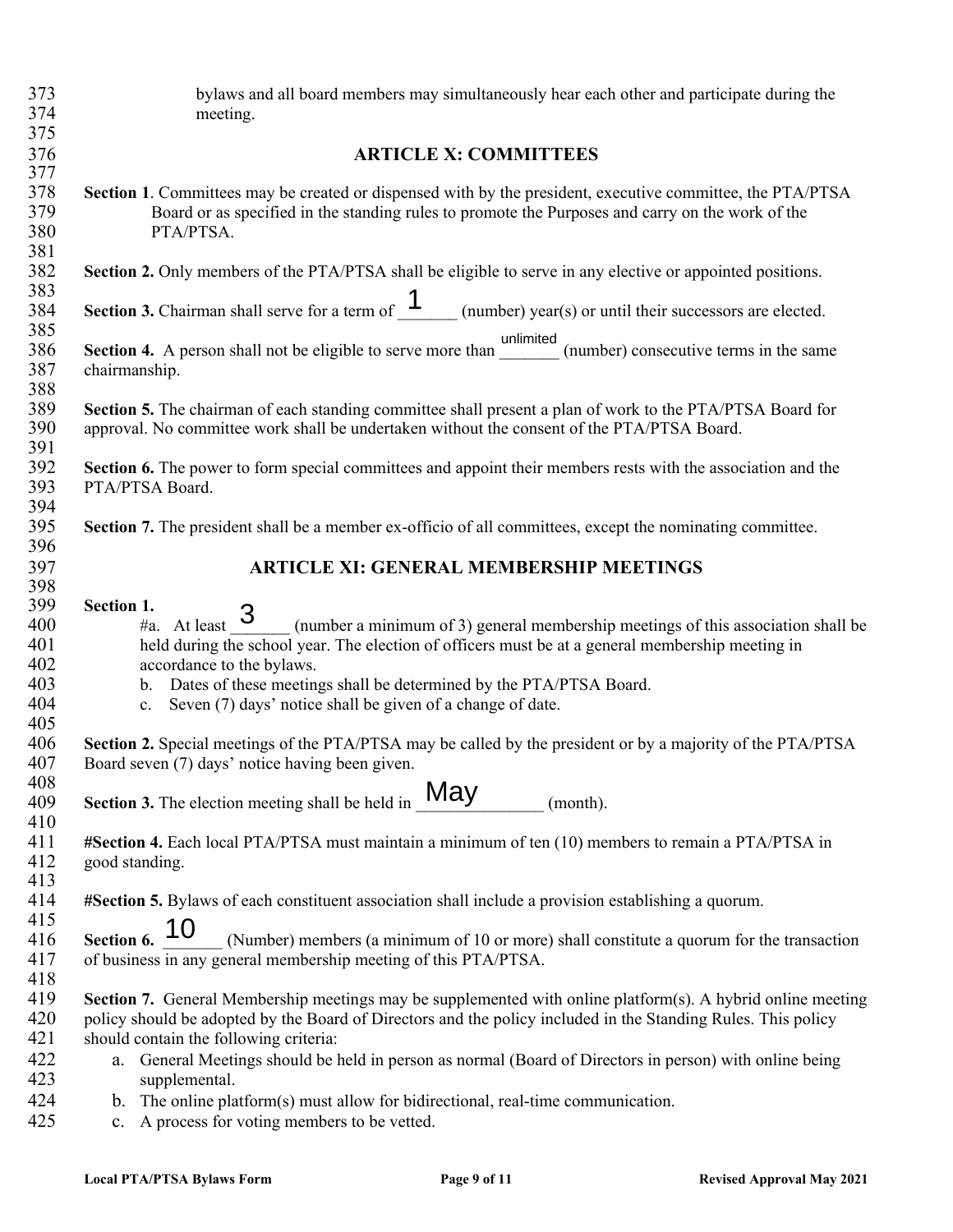- 426 d. A process for ballot voting if needed.<br>427 Members on the online platform(s) will count
- Members on the online platform $(s)$  will count towards quorum.
- 428 430

448

### 429 **ARTICLE XII: DISTRICT MEMBERSHIP**

430<br>431 Section 1. The PTA/PTSA shall be represented in meetings of the  $\overline{15}$  District PTA of the Kentucky PTA, 432 by the president of the PTA/PTSA or his/her alternate, and by the number of delegates or their alternates as provided in the district by laws. provided in the district bylaws.

434 434<br>435 Section 2. This PTA/PTSA shall pay annual dues of  $$0.20$  per member to the district treasurer, as provided in 436 the district bylaws. If there is no District Leadership, dues shall be sent to the Kentucky PTA office. 437

#### 438 **#ARTICLE XIII: FISCALYEAR**

439<br>440 **Section 1.** The fiscal year of this association shall begin July 1 and end June 30. 441

#### 442 **#ARTICLE XIV: PARLIAMENTARY AUTHORITY**

443<br>444 **Section 1**. The rules contained in the current edition of Robert's Rules of Order Newly Revised shall govern the association in all cases in which they are applicable and in which they are not in conflict with these bylaw association in all cases in which they are applicable and in which they are not in conflict with these bylaws and 446 those of the Kentucky PTA and the National PTA. 447

### 449 **ARTICLE XV: SBDM COUNCIL PARENT REPRESENTATIVE ELECTIONS**

450<br>451 **#Section 1.** Election of Parent Representatives to the School Based Decision Making (SBDM) Council shall be conducted by this PTA/PTSA as authorized under the Kentucky Education Reform Act (KERA) of 1990, as specified in KRS 160.345.

454<br>455 455 **Section 2.** Each PTA/PTSA Board must develop procedures on the SBDM Parent election process to be included in their Standing Rules. in their Standing Rules. 457

#### 458 **#ARTICLE XVI: KENTUCKY PTA POSITIONS**

459<br>460 **Section 1.** Kentucky PTA opposes involvement of children in door-to-door sales or solicitations.

- 461<br>462 **Section 2.** Kentucky PTA believes that PTA funds should always be used to further the PTA Mission and 463 Purposes. Kentucky PTA also believes: 464 a. Federal, state and local public funds should be used to purchase textbooks and equipment,
- 465 pay for regular telephone lines, and pay for certified and classified staff salaries; 466 b. Paying for such items with PTA funds may contribute to inequities in local school districts;<br>467 and PTA's role is to advocate for adequate funding for public education. PTAs/PTSAs shou and PTA's role is to advocate for adequate funding for public education. PTAs/PTSAs should 468 allocate their funds to projects such as leadership development, parent involvement and 469 education, child health and safety projects, and other educational programs that would 470 enhance the curriculum.
- 471<br>472 **Section 3.** Kentucky PTA does not permit fifth grade children and younger to be PTA or PTSA members. 473

#### 474 **ARTICLE XVII: AMENDMENTS**

475<br>476 476 **Section 1**. These bylaws may be amended at any general membership meeting of the PTA/PTSA provided that notice of the proposed amendment shall have been given at least thirty (30) days prior to the meeting at least th 477 notice of the proposed amendment shall have been given at least thirty (30) days prior to the meeting at<br>478 which the amendment is voted upon: that a quorum has been established: and that the amendment shall which the amendment is voted upon; that a quorum has been established; and that the amendment shall